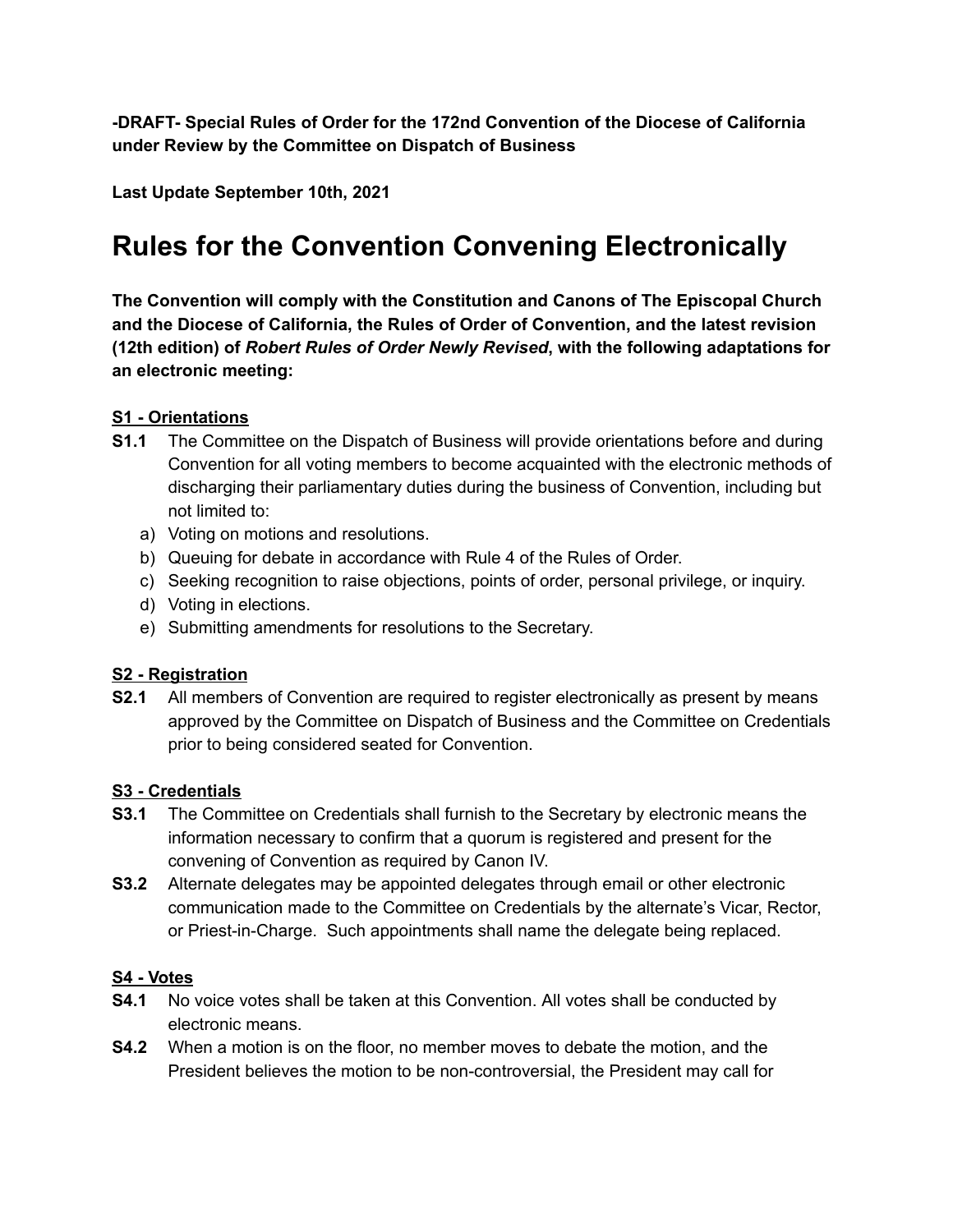unanimous consent. If no member of Convention objects, the President may then deem the motion passed unanimously.

- **S4.3** When, in accordance with the rules, debate on any motion concludes and the motion is ready for a vote, the President shall direct members to immediately vote electronically "yes" or "no". The President, with assistance from the Secretary and Tellers as needed, shall monitor the voting returns and declare when voting on the motion is complete.
- **S4.4** The outcome of votes will be displayed for all members to see immediately following a vote and before the President declares the outcome.
- **S4.5** In the event of insufficient response to declare the conclusion or outcome of any vote or due to technical problems during a vote, the President may declare a revote, the postponement of the vote, or a recess until a time certain to resolve technical problems.

#### **S5 - Amendments**

- **S5.1** Amendments to floor motions may be submitted verbally to the Convention for consideration, but the President may ask the Secretary to post the amendment in writing electronically before proceeding with debate and a decision.
- **S5.2** Amendments to calendared resolutions must be submitted by electronic means directly to the Secretary prior to debate to be displayed for Convention's consideration. The Secretary shall announce the means of submitting amendments to resolutions as part of the Orientations outlined in Special Order Rule S1.1.

## **S6 - Elections**

- **S6.1** Each ballot for elections will be conducted in accordance with Canon 7.06.
- **S6.2** Each ballot during this Convention will be furnished electronically to all duly seated members of Convention at the time of voting. The Committee on Elections may include an example ballot in the Convention and orientation materials provided to all members prior to Convention.
- **S6.3** At the direction of the President, the Secretary will declare that the voting for the election is open, and members of Convention will have 5 minutes to complete the ballot by electronic means. The Secretary will declare when voting is closed.
- **S6.4** The Committee on Elections will monitor and certify the tabulation and results of each ballot and report any irregularities to the Secretary and President.
- **S6.5** If the Committee on Elections and Secretary agree that irregularities have raised significant concerns about a completed election ballot's legitimacy, the President may rule the ballot invalid and call for a revote.
- **S6.6** Following the report of the Committee on Elections certifying a completed vote and tabulation, the results of each ballot will be displayed for every member of Convention. The Secretary shall then announce the outcome of the vote to the Convention and any election.
- **S6.7** Second ballots shall be prepared and tabulated under the supervision of the Secretary and the Committee on Elections in accordance with Canon VII. Before declaring the vote open, the Secretary shall explain the second ballot to Convention while it is suitably displayed before all voting members.